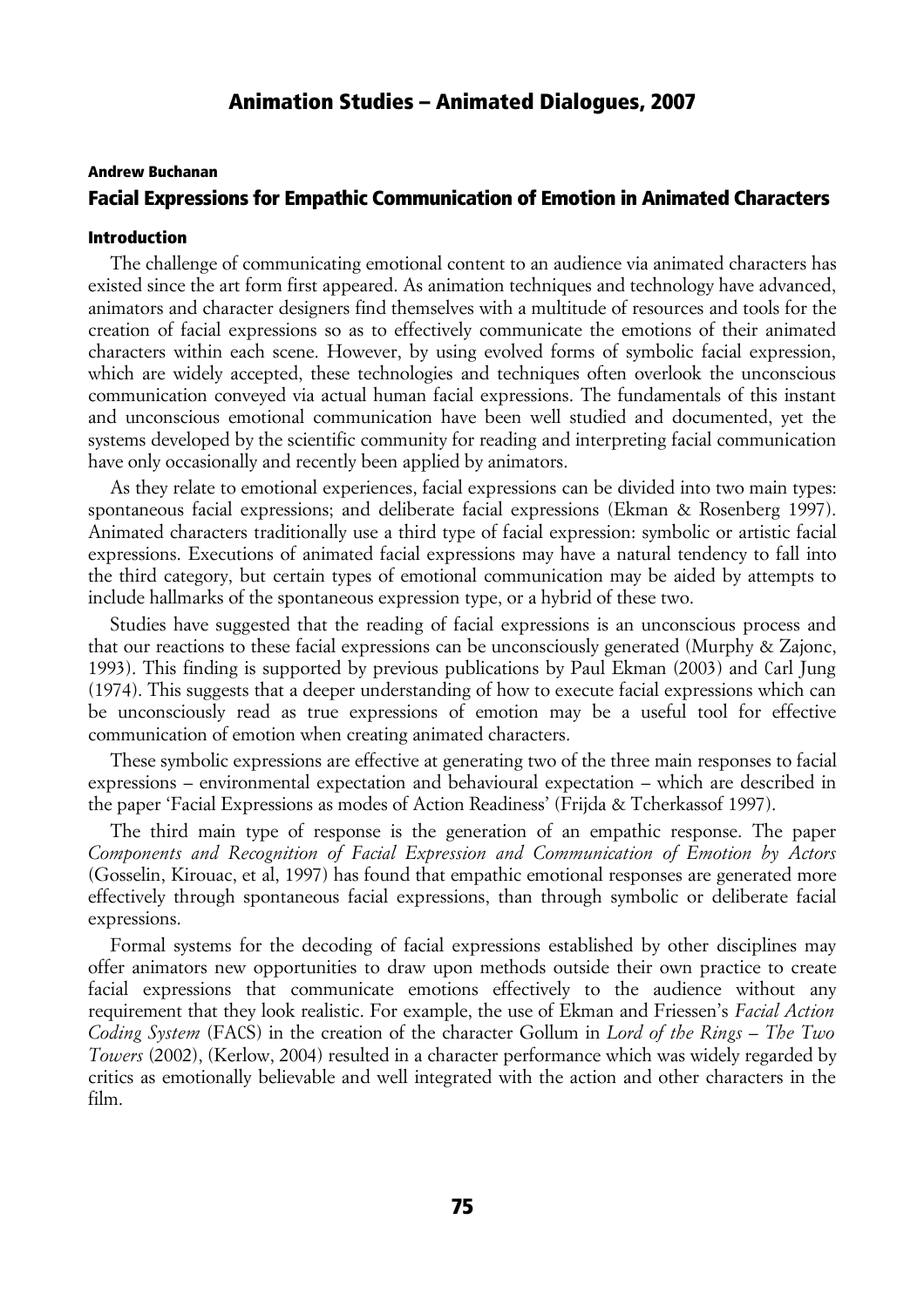### Scope

It is necessary to note that the conveyance of emotion in any animated work is never restricted to facial expressions alone. The history of cinema lends to animation all of its methods for storytelling, including casting, dialogue, lighting, cinematography, body language, music, emoticons, physical changes, and special abilities or super powers. The consideration of different types of animated facial expressions for emotional communication in isolation from the other cinematic elements and animation techniques explained above would be erroneous – indeed, the specific objectives of a particular production may make complex facial animation superfluous.

The diversity of animation as an artistic, narrative and communication medium will require a range of approaches and methodologies – indeed by its very nature, animation thrives through its diversity of style and approach. It is not the contention of this paper to provide a universal approach to creating animated facial expressions. Specifically, the types of animation which may find some benefit from the findings of this paper are those which seek to induce a cathartic emotional response from their audience for the purpose of advancing a dramatic narrative. In making this distinction, it is recognised that, even within this category, there may be a multitude of reasons why approaches suggested within would be inappropriate for a given production.

The context in which a facial expression is displayed is particularly important in animation where every image, movement and action is crafted deliberately to contribute to the objectives of the sequence. Humans often display deliberate expressions which do not relate to our true feelings or we may use facial expressions to intentionally mask our emotions (Crag, Hyde, et. al., 1997). Society may dictate which expressions are appropriate at which times, and hence some of our emotions may not be represented physically (Fernandez-Dols & Ruiz Belda, 1997). This can be equally true for animated characters, and animators may also have their own set of rules for when and how to display certain facial expressions. Additionally, there may be stylistic or practical considerations of the art form such as double-takes, anticipation, overshoot and settle, and reducing expression changes during broad moves (Williams, 2001) which may influence the implementation of any findings within.

### The Study of Facial Expression

In 1967 a study into the universality of facial gestures was undertaken by Paul Ekman and Wallace Friessen. The study involved tribes in Papua New Guinea who, because they were largely isolated from other groups, would tend to display only those expressions which were deemed to be automatic and common to all humans. The study focussed on how emotion is displayed on a person's face, and the mechanisms humans have developed for interpreting these displays.

Ekman and Friessen explain in their book titled *Unmasking the Face* (2003) that facial expressions are one of the key indicators of human emotion and primary sources of identifying emotion in others: 'We do know that the face is a primary, clear and precise signal system for the expression of the specific emotions' (Ekman and Friessen 2003).

In his book, *Silent Messages: Implicit Communication of Emotions and Attitudes (1981),* Albert Mehrabian states that 55% of an emotion based message is communicated through what he terms 'facial linking,' which includes appearance, facial expression and body language. Only 7% of the message is communicated through the words chosen (verbal linking) and 38% is communicated by the way the voice is used (vocal linking).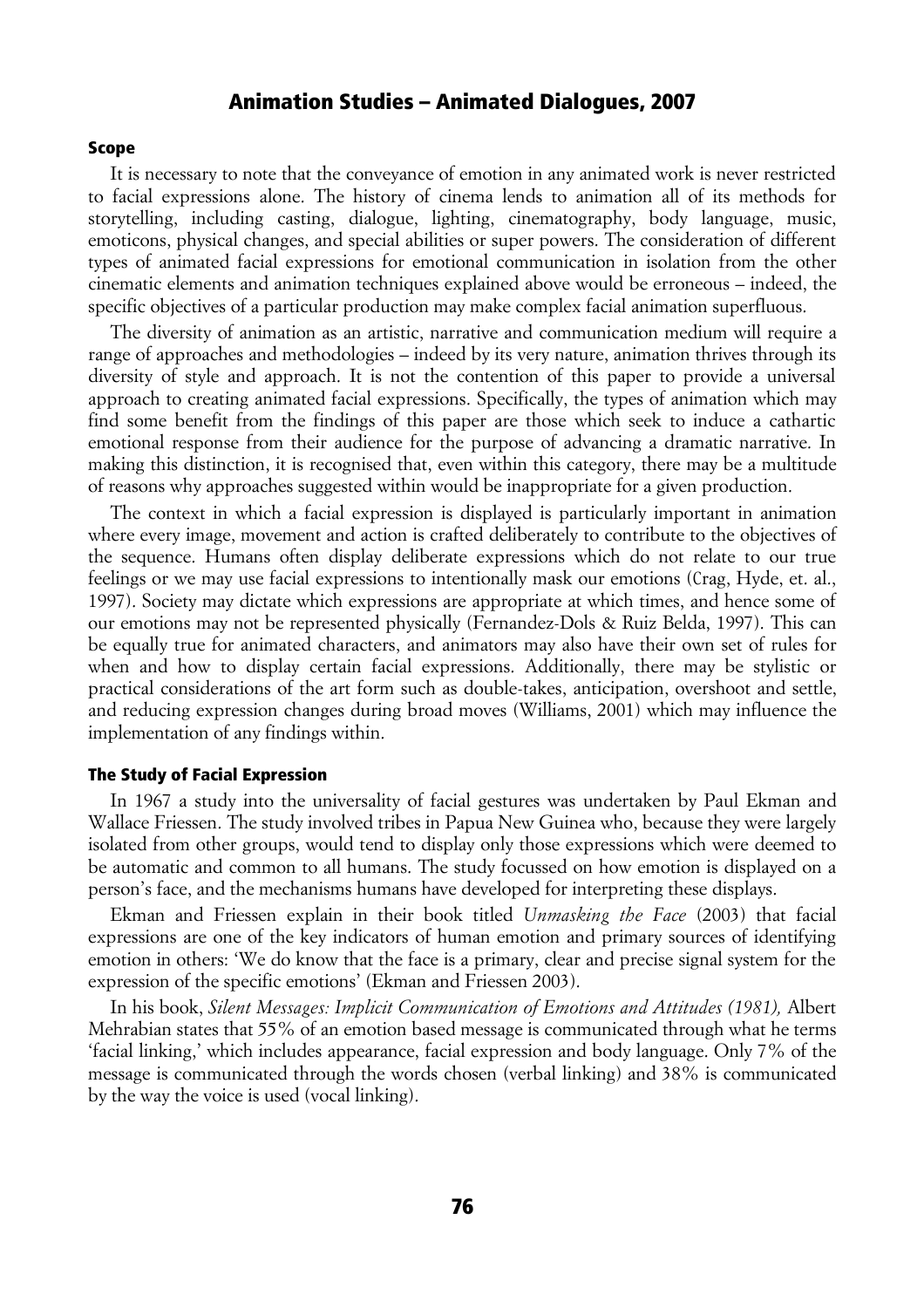The *Facial Action Coding System* (FACS) co-authored by Ekman and Friesenin 1978, is a system whereby the various actions of a face are broken down into their component movements, based on the specific facial musculature which stimulates that movement. These individual movements are known as *Action Units* (AUs).

By analysing the various AUs observed during analysis, a FACS practitioner can determine the emotions in evidence in that example. For example, the true 'enjoyment' smile indicating the happiness emotion can be identified by the presence of 2 major Action Units; AU 12, and AU 6. These codes represent the contraction of the zygomatic major muscle (which raises the corners of the lips and the cheeks), and contraction of the orbicularis oculi, pars lateralis (which squints the eyes and makes crows-feet wrinkles) (Ekman & Rosenberg, 1997).

Often, the smile we use and notice in others is not a spontaneous representation of the happiness emotion, but what can be called a 'requested' or 'deliberate' expression. The deliberate smile shows a contraction of the zygomatic major, but does not often include the contraction of the orbicularis oculi (Ekman & Friessen, 1978). This particular action unit is very difficult for humans to perform on demand. This deliberate smile is the one we use during situations where it appropriate to put someone at ease, to be pleasant or welcoming to others, during our polite interactions with strangers, or when smiling for a photograph but is not generated spontaneously by our emotion.

Charles Darwin, in his study *The Expression of the Emotions in Man and Animals* noted as early as 1872 that humans can automatically distinguish genuine expressions from deliberate ones. Referring to photographs in which people smile, he noted:

Almost everyone recognized that the one represented a true, and the other a false smile; but I have found it very difficult to decide in what the whole amount of difference consists. It has often struck me as a curious fact that so many shades of expression are instantly recognized without any conscious process of analysis on our part. (Darwin, 1998 [1872])

Our responses to the smiler are guided by our unconscious assessment of whether the smile is genuine, and by the insights this gives us into the motivations of the smiler.

The spontaneous and deliberate facial expressions in humans are neurologically as well as physically different as explained by Mark Frank (et al) in his paper 'Behavioural Markers and Recognisability of the Smile of Enjoyment':

not only do emotional and nonemotional facial activity originate from different parts of the brain (subcortical and cortical motor strip, respectively) and arrive at the face through different motor systems (extrapyramidal and pyramidal, respectively) but also the appearances of these actions differ. (Frank, Ekman et al. 1997)

The importance of this for any animator seeking to utilise this system for purposes of *encoding* an emotion through a facial expression (rather than decoding, as was the original intent of the FACS), is to recognise that the hallmarks of a spontaneous expression differ from those of a deliberate expression.

Although we may like to believe we are in control of our perceptions of our environments, our interactions and the way in which we know and react to our world, in reality we are aided by complex brain functions which automatically sort and assess information gained through our senses, and provide us with appropriate deductions and automatic responses. These can include changes in physiology (as in the fight/flight response, caused by an automatic sense of danger), as well as supplying data for the conscious brain to process. In his book *Emotions Revealed* (2003), Paul Ekman uses the term 'autoappraisers' to describe the mechanisms at work in the human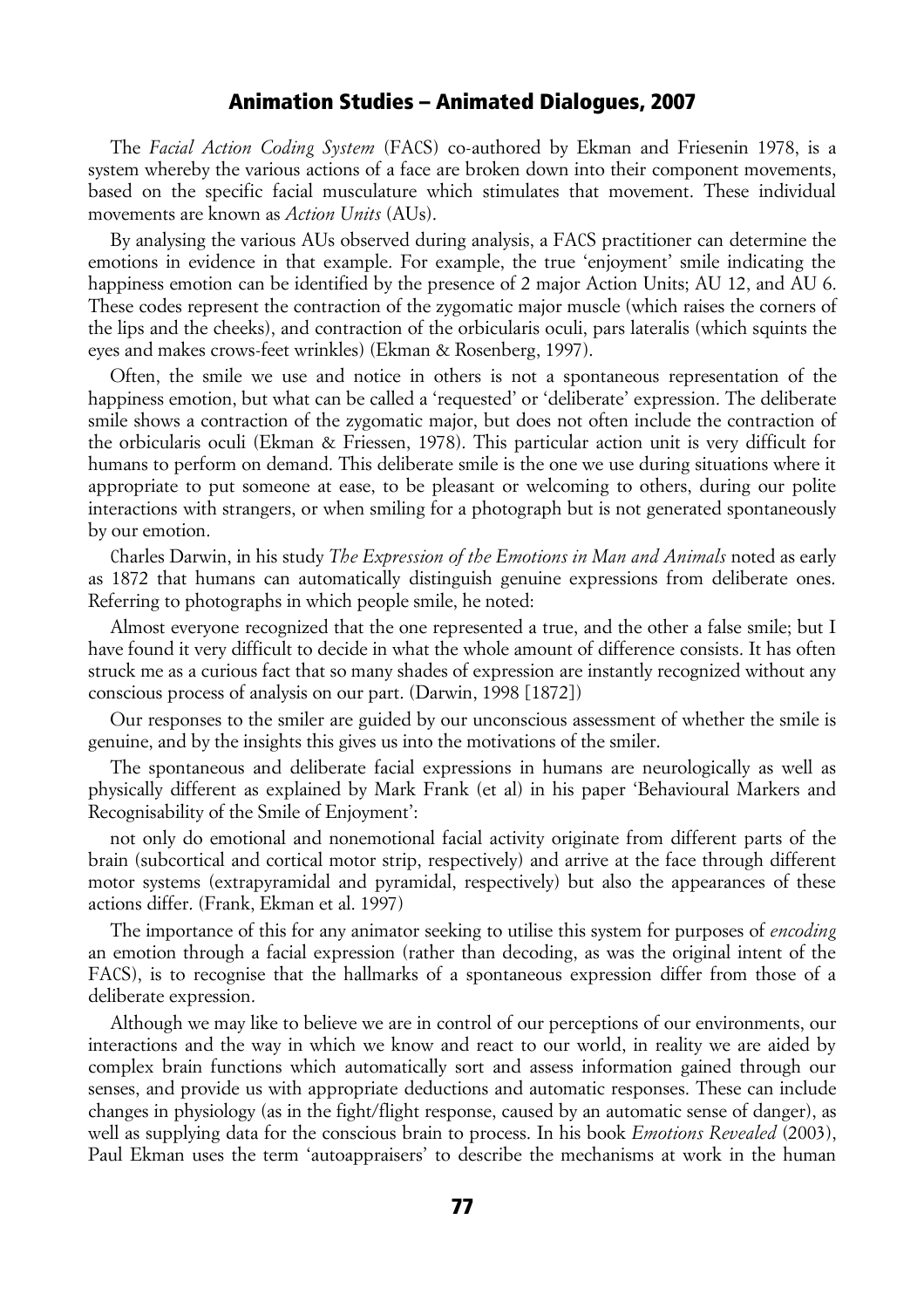brain which constantly scan our surroundings and detect when something important to our welfare is occurring (Ekman, 2003). He notes that through the use of these autoappraisers 'we can make very complex evaluations very quickly, in milliseconds, without being aware of the evaluative process' (Ekman, 2003). This process of automatic appraisal is what generates 'spontaneous' facial expressions – those linked closely to the experience of the emotion they represent. By contrast, deliberate facial expressions, or those which are culturally or personally moderated are generated by 'reflective appraisal' (Ekman 2003), requiring some conscious input from a person to generate the expression.

The ability to read different expressions displayed by others, and our understanding of how those expressions relate to the emotions they portray is also an unconscious process (Murphy & Zajonc, 1993). As humans, we have a hard wired ability to decode the emotions of other people, developed over the course of our evolution. The psychologist Carl Jung, in his 1968 book titled *Man and His Symbols*, notes that 'universally understood gestures and many attitudes follow a pattern that was established long before man developed a reflective consciousness' (Jung, 1968).

Those animated characters displaying expressions which we unconsciously recognise as spontaneous and emotion driven expressions may have a greater emotional resonance with an audience than those who display expressions which are unconsciously read by the audience as deliberate expressions.

Animators working on sequences, films or other projects which seek to elicit emotional responses and effective emotional communication with their audience may consider the implications of the use of expressions which appear spontaneous as opposed to those which may appear deliberate.

Facial expressions can generate three main responses in the viewer: environmental expectation – such as an expression of fear on another person's face warning us of immediate danger; behavioural expectation – such as another's angry expression warning us to expect conflict from that person; and, empathic response – such as a feeling of sadness when witnessing another's grief (Frijda & Tcherkassof, 1997). Traditional forms of animated facial expressions will likely be effective in conveying both environmental and behavioural expectation to an audience, however these evolved techniques may be less effective than spontaneous human expressions at generating an empathic response as described by Frijda and Tcherkassof.

It is necessary therefore, to review some of the historically evolved techniques, and highlight innovations which offer methodologies and workflows to support the creation of animated facial expressions.

#### The Evolution of Animated Facial Expressions

In the early days of The Walt Disney Company, one of the pioneer organisations of the popularised animated medium, animators recognised that facial expressions could communicate the inner thoughts of a character to the audience. Frank Thomas and Ollie Johnston comment in their book *The Illusion of Life: Disney Animation* that 'Through a change of expression, the thought process was shown' (Thomas & Johnston, 1981).

Early animated films were a purely visual medium accompanied by a live music performance and therefore had a high degree of physical humour and visual action. The facial expressions of this early period were understandably simple, as they sought clarity in the communication of a narrative for which there was neither an accompanying sound effects track nor dialogue. The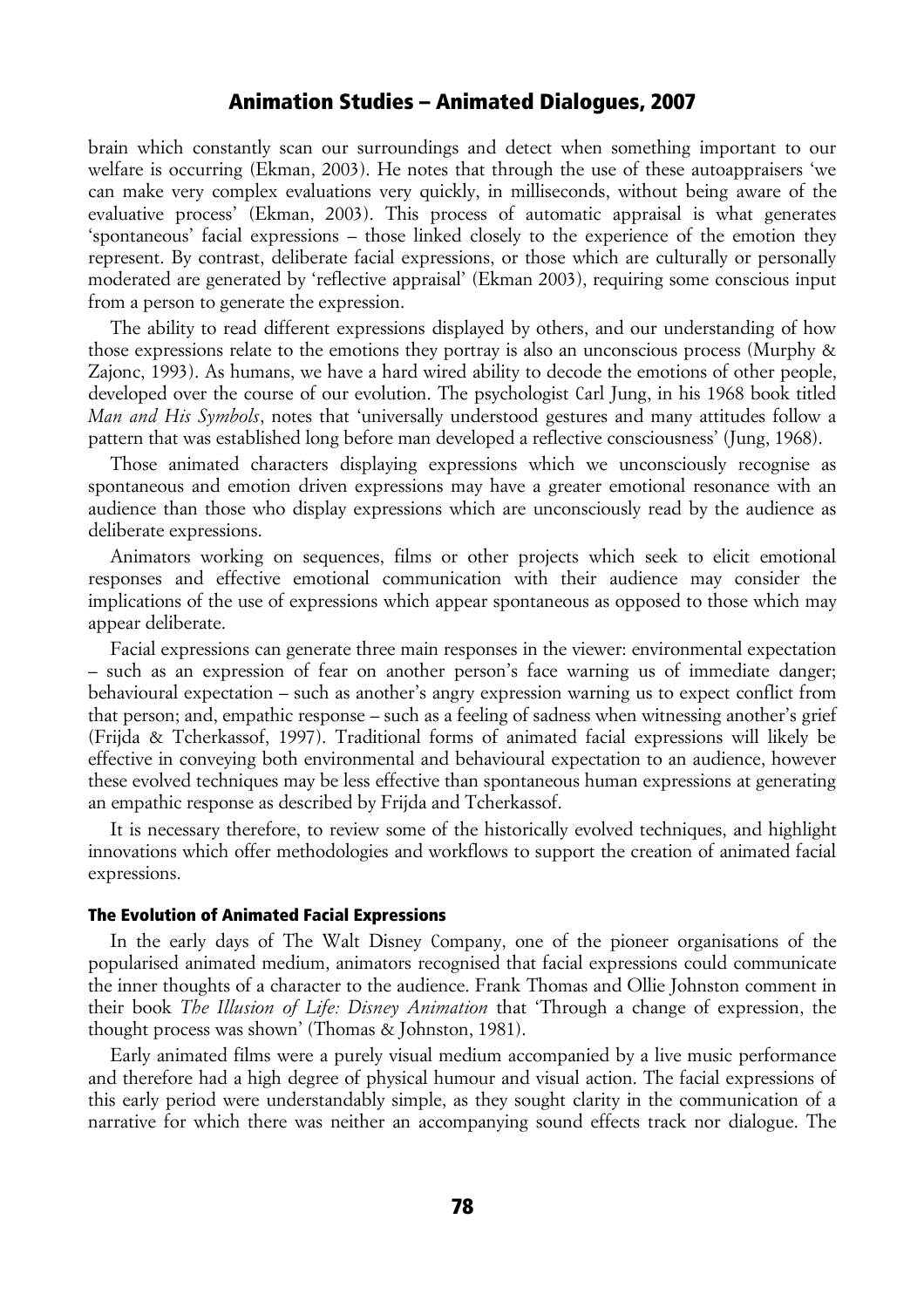simplified facial expressions these characters bore were initially based on 'photostats' of actors deliberately making each expression, and were also influenced by a concurrent history of cinema, in which the trend of the day was toward what might now be considered 'over-acting.'

Commenting on the short film *Playful Pluto* (1934) involving Pluto the dog wrestling with a piece of fly-paper, the animators at The Walt Disney Company noted that

Expressions played a very important part in the entertainment value of the scenes, and while everyone admitted that this was only a broad cartoon symbol for a dog and lacked any attempt at realism, it was still felt that the door had been opened. (Thomas & Johnston, 1981)

The sequence in *Playful Pluto* clearly shows Pluto experiencing and expressing human-like emotions through a series of exaggerated and simplified expressions that represent those emotions.

This evolving set of expressions and (quite separate and often very different from the human 'spontaneous' and 'requested' expressions) can be called the 'artistic' or 'symbolic' representation of a character's emotion. Jose Miguel Fernandez-Dols notes in his paper 'Spontaneous Facial behaviour During Intense Emotional Episodes: Artistic Truth and Optical Truth' that

if a painter, actor or layperson sets out to convey happiness or anger [...] then a smiling or frowning face is the right image to choose. In the absence of words, context or further explanation, a smiling face conveys 'a happy person,' just as a cartoon mouse is successful in conveying 'mouse.' (Fernandez-Dols, Ruiz Belda, 1997)

This view suggests that the expression symbols for emotion, while rarely an accurate portrayal of the emotion as displayed by humans, have become accepted substitutes for communicating the *idea* of these emotions. In particular, animation from Japan has a history of using generic and exaggerated facial symbols to convey the emotion of a character.

The symbolic expression informs us of the emotional state of the character through our referential knowledge, generated by previous viewings of animated productions. This may however be less effective than the use of spontaneous expression types in generating an empathic response, allowing the audience to cathartically experience the immediate emotional conditions of the characters.

In 1937, The Walt Disney Company released the first full length animated feature film, *Snow White and the Seven Dwarfs.* This release, with its extended length, complex narrative and dramatic themes required animated characters to deliver some form of emotional fulfilment through the viewing of the film. The expectation that certain types of dramatic animated films can and should deliver this type of experience has continued, and today the emotional content of these particular animated productions is often critically considered with much the same weight as it is in live action films.

Actors in live-action productions are required to portray the emotions of their characters through convincing facial expressions as well as other body language and dialogue. Animators are tasked with a similar job, but while actors have some advantage due to an innate ability to generate facial expressions through the previous experience of the emotions with which they are associated, animators are required to manually construct expressions for their characters.

The traditional methods for achieving this include the use of personal mirrors, so that animators can examine their own faces while posing expressions, and careful analysis and research of human and animal facial expression and movement. These techniques are coupled with a historical emphasis on animators understanding of anatomy and years of drafting and drawing practise.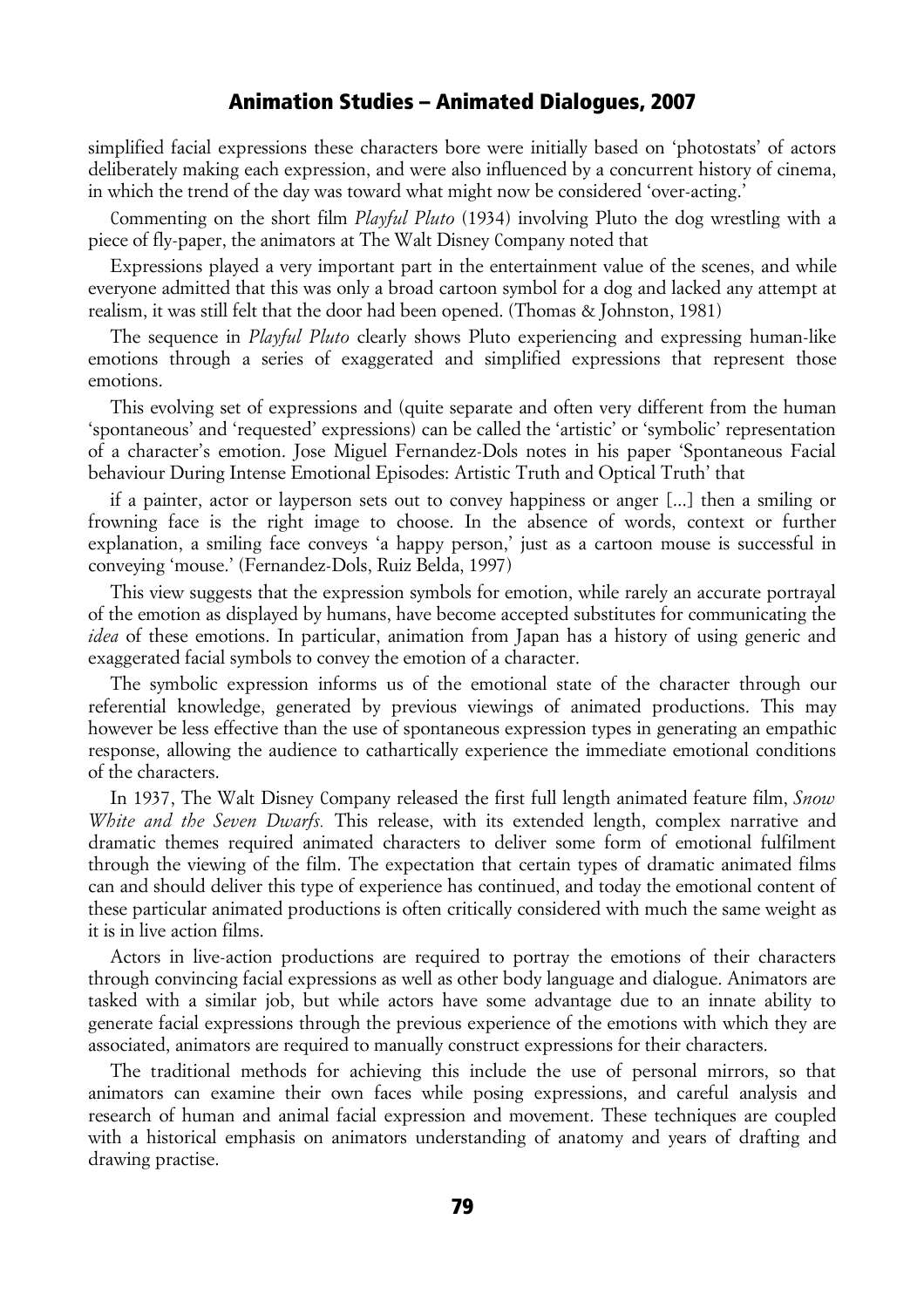Animators working on *Snow White and the Seven Dwarfs* discovered that it would be much easier to use images or footage of facial expressions as reference material for their animation, rather than attempting to completely invent a character's facial expressions. They used Photostats (an image printed from a single frame of moving 35mm film) of actors' faces portraying different expressions. Initially, these images were traced directly, in an attempt to create an animated version of the human expression. This process is known as rotoscoping, a technique which is still in use in some forms today. The animators found however, that the rotoscoped animation often looked strange, mechanical and inhuman. Without realising it, they were perhaps experiencing the Uncanny Valley – a phenomenon of aversion to not-quite-human entities first asserted by the Japanese roboticist Masahiro Mori in 1970. The animators found that their animations were improved when these expressions were exaggerated, and the actions produced using the cartoon movements they were familiar with (Thomas & Johnston, 1981).

One of the chief problems inherent in this process is that it relies heavily on the actor to be able to produce realistic expressions of emotion on demand. One method actors have for creating spontaneous, emotion driven performances is to use the technique called Method Acting. Put very simply, this process involves an actor attempting to re-live events in their past which had previously generated the emotions required. The actor can then use the generated emotion to naturally and unconsciously produce spontaneous facial expressions and other physiological changes, such as crying, changes in the voice and unconscious changes in the actor's body language (Gosselin, Kirouac, et al., 1997). This process is also known as the *Stanislavski System*, after Konstantin Stanislavski, who developed the technique in the early 1900s.

In an interview contained in *Behind the Scenes – Making Nemo* (Disney Pixar, 2003)*,* Mark Walsh, the animator of the fish character Dory for the film *Finding Nemo* (2003) describes utilising a form of method acting. When attempting to animate a particularly emotional scene, Walsh explains that he was aided by attempting to re-live similar experiences in his own life, and then filming himself performing the lines of the character while experiencing that emotional state, thus generating reference footage for the sequence. This technique is a combination of the traditional use of mirrors by animators, combined with method acting. Film critic Mark Caro of the Chicago Tribune notes; 'You connect to these sea creatures as you rarely do with humans in big-screen adventures' (2007).

A study, published in 1997 titled *Components and Recognition of Facial Expression in the Communication of Emotion by Actors* (Gosselin, Kirouac et al. 1997) has shown that actors employing the *Stanislavski System* of method acting are able to generate more emotionally believable facial expressions than straight acting. Conversely, facial expressions which appear to be spontaneously, rather than deliberately generated would imply genuine emotions. Studies show that spontaneous facial expressions arising from genuinely felt emotion can be more effective at eliciting an empathic response in an audience, particularly for some emotions (Gosselin, Kirouac et al. 1997).

The facial design of an animated character may in some ways determine the characters ability to create facial expressions which appear emotionally spontaneous. For example, the character Winnie the Pooh (created by The Walt Disney Company) which has neither upper nor lower eyelids is unable to produce some of the FACS Action Units, making some of the expressions described therein impossible. This character may be restricted to a symbolic set of facial expressions, and thus the animator may be limited in their approaches to communicating emotion to the audience. In contrast, Seth McFarlane's character designs for the television show *Family*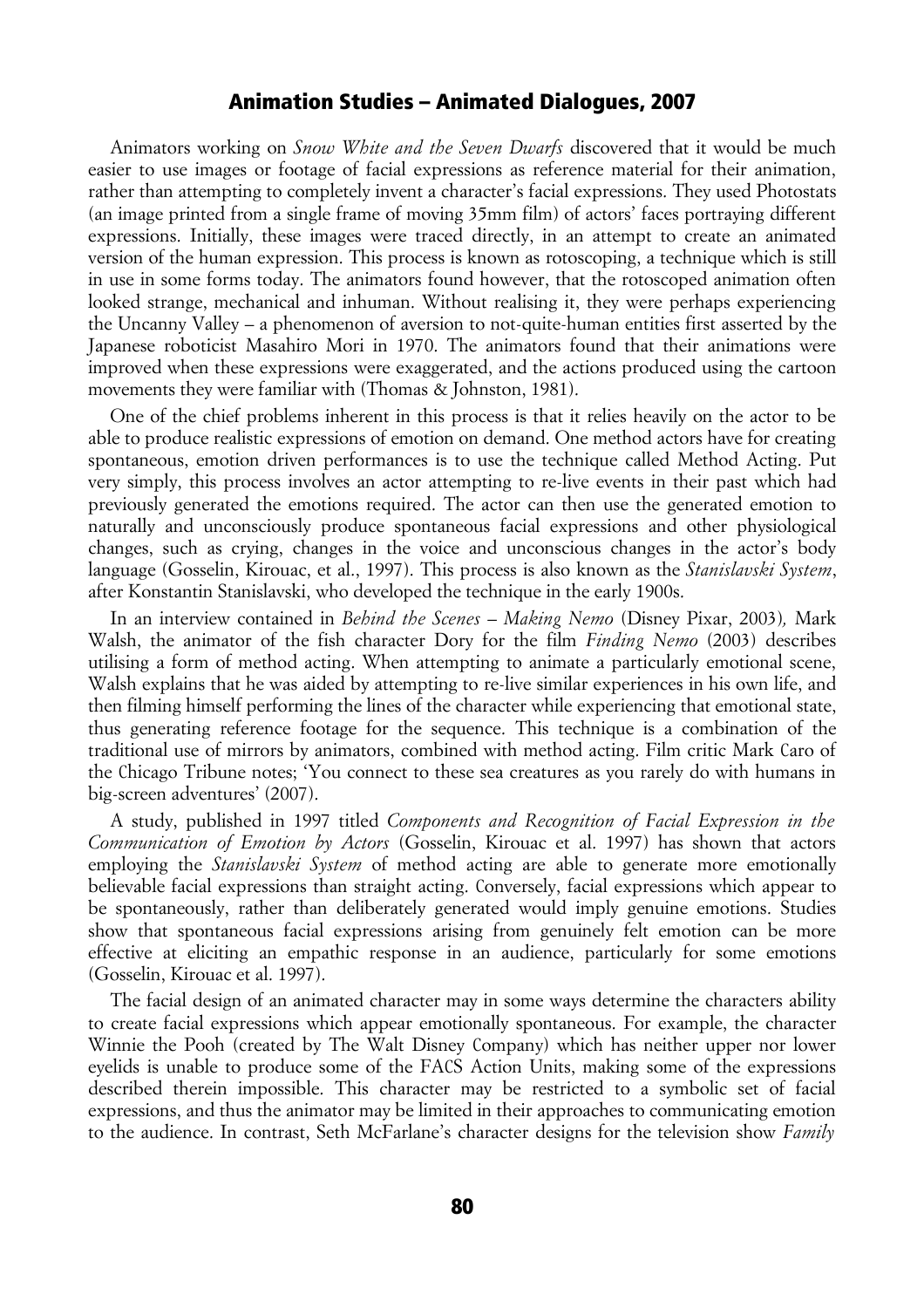*Guy* have both upper and lower eyelids, a design which increases the potential for the animator to create expressions which appear to be spontaneously emotion driven, despite the characters otherwise simplified facial design.

Technological advances and changes to animation production techniques have influenced the way in which many animated facial expressions are created. Particularly in what is commonly referred to as 3D (3 dimensional) animation or CG (computer generated) animation, practitioners are offered a vast set of tools for creating and animating faces. One of the most prevalent of these new techniques is called combination sculpting, and involves the animator setting up a number of facial poses which are then implemented to varying degrees over time. This is one area of animation where the use of tools such as FACS has been utilised with some success, aiding the character artist or animator in some cases to create poses based on specific muscle movements and combinations rather than traditional reference images or mirrors.

Another technique gaining popularity in animation production is Motion Capture (or Performance Capture). In this process, an actor is rigged with reference points – usually stick-on dots – which are then tracked by a digital system to record their movement. This movement is then translated to corresponding points on an animated character automatically. This process reduces the time taken to animate a sequence, and provides instant feedback to the director for review and re-taking.

A point for consideration here may be that while some of these methods can assist in the creation of characters which have a more life-like appearance, or in making the animation process easier, the animator (or actor) must still have a solid understanding of which facial shapes to make, when to make them and how to integrate them with the rest of the character's performance.

Isaac Kerlow in his paper titled 'Creative Human Character Animation: The Incredibles vs. The Polar Express' (2004) notes the success of the integration of the FACS into the production pipeline of the character Gollum in the film *The Lord of the Rings: The Two Towers.* The animation team used reference footage of the actor, Andy Serkis, for the motion and facial expressions of Gollum. By having the reference actor act with the other characters in each scene, the actor was given valuable context for his performance. The animators of Gollum did not use any performance capturing devices for the face of the character, but chose instead to animate the character directly over the reference footage – a process they referred to as roto-animation – and deviate from this footage when it was felt appropriate. The animators used the process of combination sculpting in order to efficiently pose the expressions of the character, with the various facial poses designed by Bay Raitt (the lead character designer on the project) corresponding to Ekman and Friessen's Action Units, from the Facial Action Coding System*.*

Another approach to integrating the FACS into technology based pipelines is described by Parag Havaldar in his paper entitled 'Performance Driven Facial Animation,' where he describes in detail the process of digitally 're-targeting' facial expressions captured with a motion capture system to match pre-set Action Units which had been set up specifically for the cartoon-like facial shapes of the character. By pre-designing the facial poses based on the FACS, the production team on *Monster House* (2006) was able to capitalise on the speed of motion capture animation in the production, while maintaining facial expressions which corresponded with the appropriate Action Units.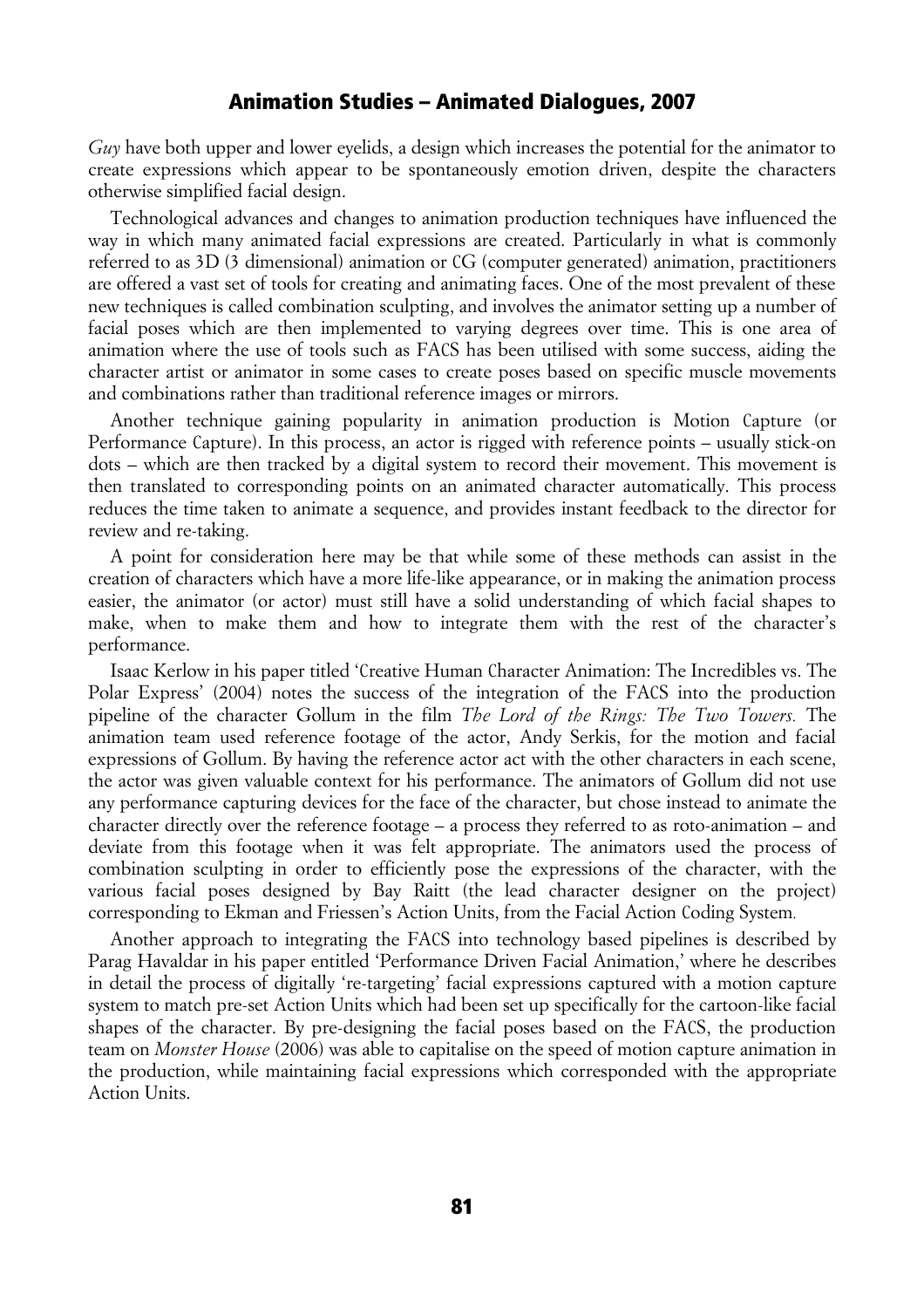Some previous animated features which have used motion capture technology – notably *The Polar Express* (2004) – have been associated with the notion of the 'Uncanny Valley,' first explained by Japanese roboticist Masahiro Mori in 1970 (Kerlow, 2004). The phrase describes the phenomenon of decreased emotional response to characters (Mori was initially referring to robots) as they tend towards a close resemblance of humans. Initially, our response is positive – we react well to objects or characters which resemble humans. As this resemblance increases, however, there is a marked drop in our response to these characters, before climbing again as the character becomes completely human (MacDorman, 2005).

The implications for the animator may be that complete human accuracy in facial expression may not achieve the desired empathic response; rather, this may be a source of revulsion in the viewer. Characters which are deliberately non-human or non realistic in their appearance may however avoid the uncanny valley, as with the characters in *The Incredibles* (Disney Pixar, 2004), while still benefiting from facial expressions which are unconsciously read as spontaneous and emotion driven by the audience.

#### **Discussion**

The use of symbolic or artistic expressions may continue to be more practical for many animation productions. Symbolic expressions have the advantage of being unambiguous in their meaning, and are free from cultural influence beyond the established culture of animation. It is also possible that these productions can benefit in terms of their emotional communication by utilising the established context of the animation art form and relying on the referential knowledge of the audiences previous viewing experiences within this framework.

Though all animated facial expressions could be called deliberate due to the process of animation, animated characters may benefit from the inclusion of both deliberate expressions as described in this article. The audience will read these automatically and understand the motivations for these expressions as long as the context for them is maintained and suitable. Deliberate expressions can give insight into the motivations of a character and deliver a greater understanding of inter-character relationships and scene contexts.

The inclusion of facial expressions in animated characters which look spontaneous may help to establish an unconscious communication of emotion with the audience based not on our referential knowledge of animation, but on our unconscious understanding of non-verbal communication with other humans. This is likely to be most effective where a cathartic experience of emotion in the audience can be managed with the other requirements of the production, or where this forms one of the key narrative techniques for the project.

Whichever facial action design is chosen for an animated production, and regardless of the production method employed, this choice should be a conscious one, and not established through artistic instinct. The methods chosen by the production team will influence the design of the characters which must produce the expressions.

The example of the character Gollum as an animated character able to communicate emotion through facial expression suggests that an amalgamation of various techniques and processes may yield effective results. In this case, the Facial Action Coding System is used as a reference and as a safety net for creating appropriate expressions. Like the use of 3d animation tools and advanced technology in animation, the application of findings from the Behavioural Sciences must be an integrative process, adding to, rather than superseding, the established body of animation knowledge and practice.